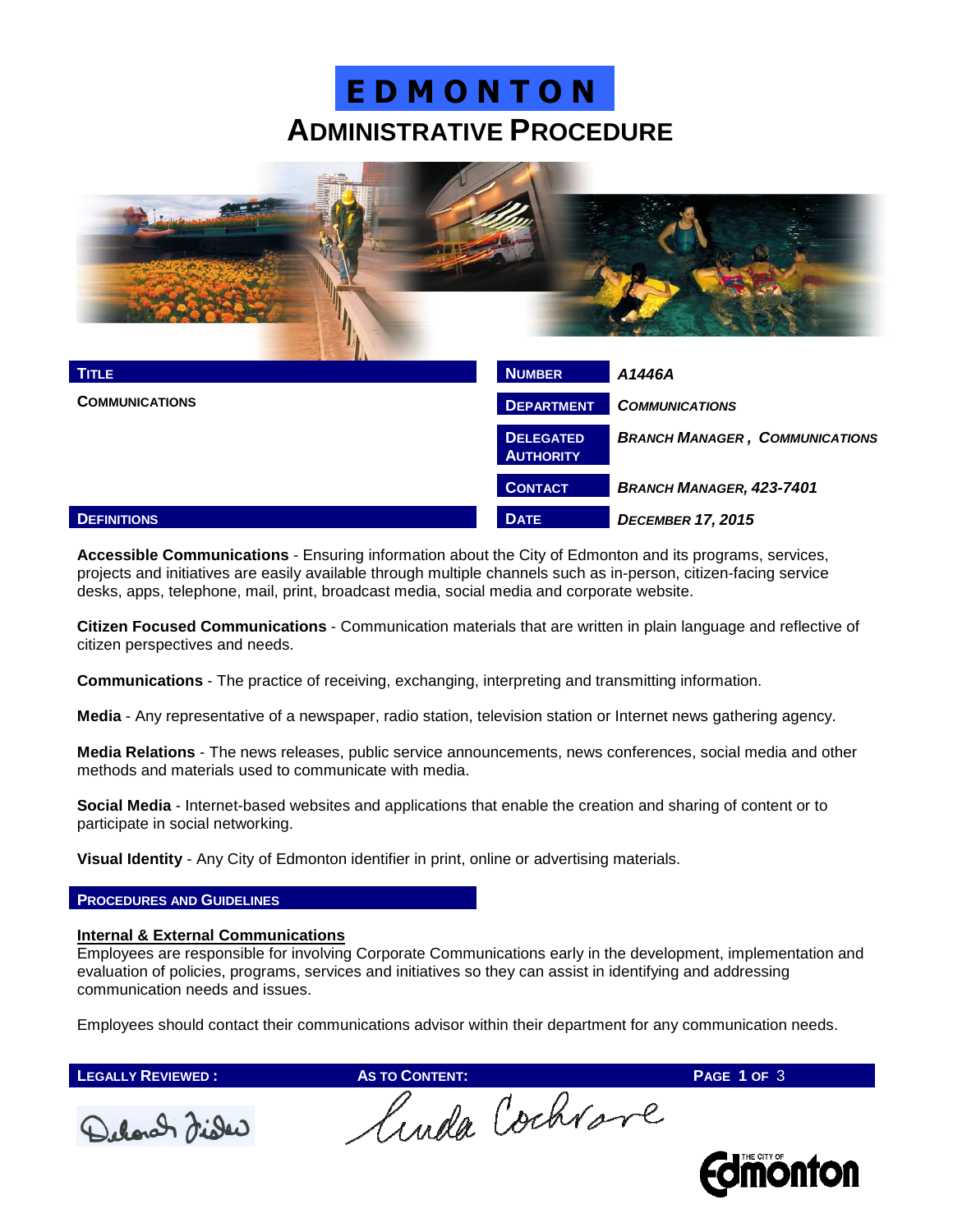## **ADMINISTRATIVE PROCEDURE E D M O N T O N**

| <b>TITLE</b>          | <b>NUMBER</b> | A1446A                   |
|-----------------------|---------------|--------------------------|
| <b>COMMUNICATIONS</b> | <b>DATE</b>   | <b>DECEMBER 17, 2015</b> |

Corporate Communications is responsible for supporting departments to communicate in a manner that is citizenfocused and reflective of market research and insights gathered on citizen perspectives; proactive, transparent, clear and written in plain language; accessible and available through multiple channels; encouraging of broad public participation; consistent across the organization; accurately reflected in news media and social media; and measurable.

Corporate Communications will ensure communication materials are available through multiple channels such as in-person, citizen-facing service desks, apps, telephone, mail, print, broadcast media, social media and corporate website.

Corporate Communications will support the organization to ensure that employees are appropriately informed about City programs, issues and initiatives by maintaining effective internal communications channels and providing advice on effective internal communications practices.

## **Media Relations**

Corporate Communications is responsible for coordinating the City's news releases, public service announcements, news conferences, social media and other methods and materials used to communicate with media and the public.

Corporate Communications is responsible for responding to ensure media opinions and editorials are based on complete and accurate information.

Corporate Communications will determine the appropriate spokesperson on an issue or inquiry within a branch or department. If an inquiry is more sensitive in nature, Corporate Communications will consult with the General Manager prior to determining a spokesperson.

Corporate Communications will provide media training for employees on an ongoing basis.

Supervisors are responsible for ensuring employees that directly interact with media receive basic media training.

## **Social Media**

Corporate Communications is responsible for coordinating social media activities and working with designated representatives to ensure social media contributes successfully to the City's communications goals.

Employees are responsible for following the Social Media Guidelines in accordance with Attachment I which outlines the roles, responsibilities and requirements for City employees engaging in social media on behalf of the City.

Employees who are active in social media for the City of Edmonton must participate in social media training provided by Corporate Communications.

### **Visual Identity**

Any communication materials coming from the City will adhere to the Visual Identity Standards in accordance with Attachment II.